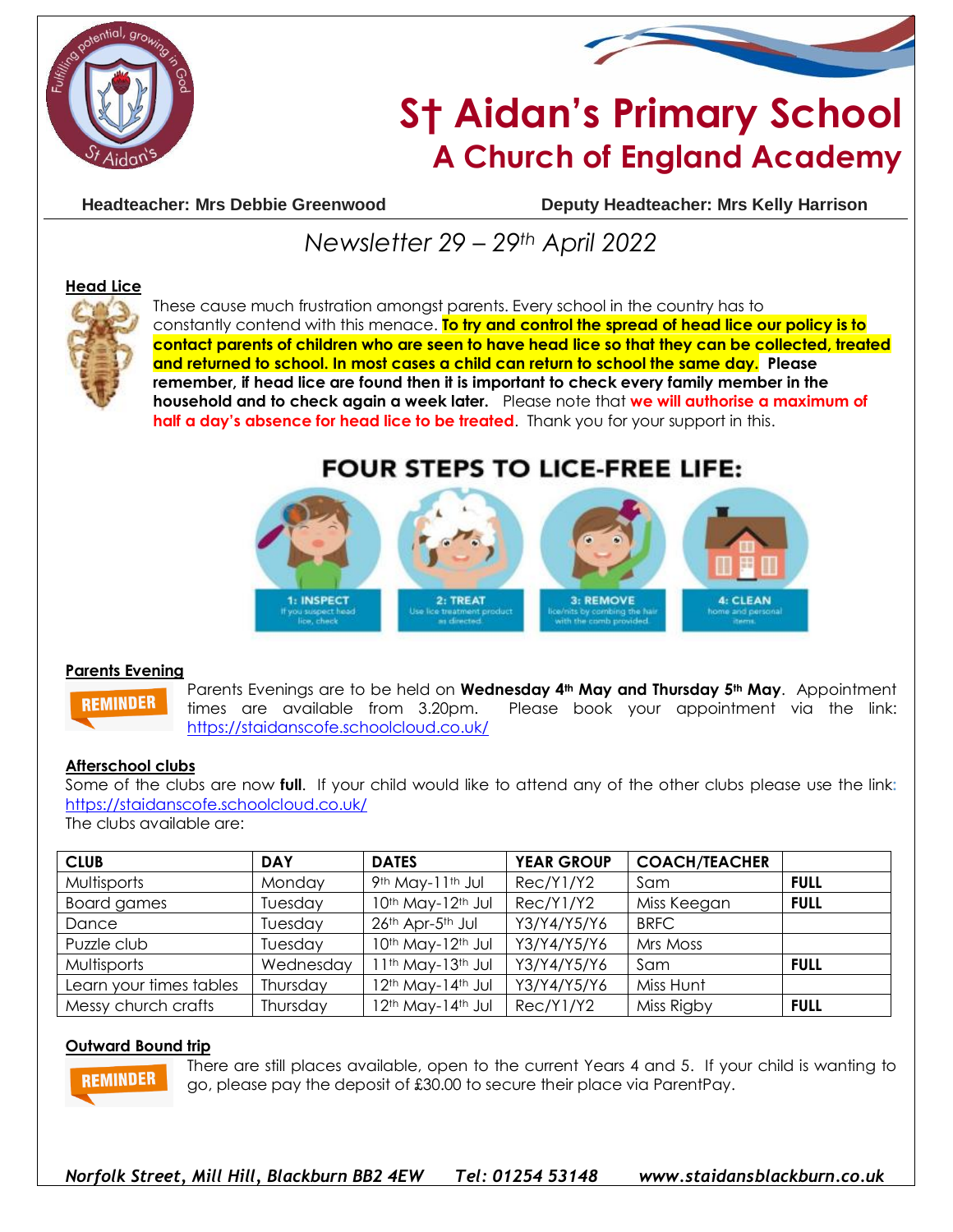#### **Smoothie bike**

What a fun day the children had on Thursday when the Smoothie bike was in school. They got the chance to make and taste smoothies, made through the power of cycling!



#### **Y1/Y2 trip**

Year 1 and 2 had a fantastic day at Martin Mere on Monday. They saw lots of animals including their favourites, the Flamingos. There was even a chance to meet Ava the half human half Osprey and use a translator phone to listen to the animals talk.



#### **Let's Go Sing**

What a brilliant night everyone had on Thursday at Ewood Park. 100 local schools from across the borough joined together for the sing along event with over 5,000 spectators. Thankyou to all parents/carers who attended the evening.



#### **Class Trips**

As part of the pupils theme work, class trips have been organised for the following classes:-



Reception – Smithills farm

Please note: A packed lunch will be provided by the school for pupils who normally have a school meal.

Trips are also being arranged for other year groups and you will be informed of these in

due course.

### **ALWAYS House Statistics**

ALWAYS following the school rights this week:

|     | $\overline{\phantom{a}}$ | $\mathbf{v}$ | ים וחחות |
|-----|--------------------------|--------------|----------|
|     | <b>ALDEN</b>             | u Lin        | אנסי.    |
| 96% | 100%                     | 00%          | 96%      |

*Norfolk Street, Mill Hill, Blackburn BB2 4EW Tel: 01254 53148 www.staidansblackburn.co.uk*